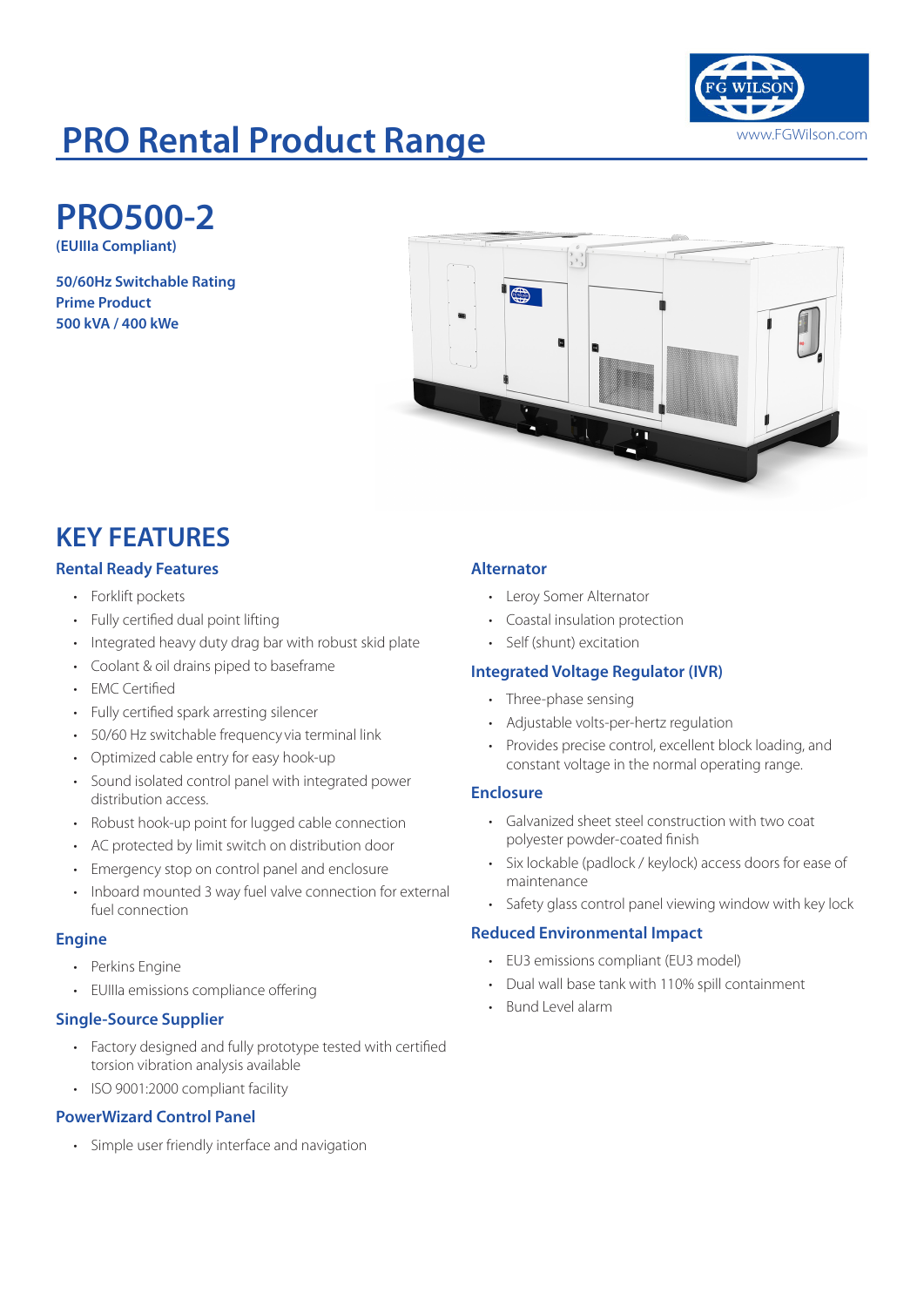

# **PRO Rental Product Range William Strange Wilson.com**

## **STANDARD EQUIPMENT**

### **Air Inlet**

- Air cleaner with dust cup and service indicator
- Turbocharger and air-to-air aftercooler

### **Alternator**

- LL6114F frame, three-phase, random wound, 12-lead design, self-excited, 2/3 pitch
- Coastal insulation protection
- 230 VAC anti-condensation heater option

### **Charging System**

• Charging alternator; 24V, heavy duty with integral regulator and belt guards

### **Control Panel**

- PowerWizard 2.1+ genset mounted digital controller
- 50/60Hz frequency switch via terminal link
- Panel mounted Emergency stop switch
- Automatic set-point adjustment integrated with voltage and frequency changes
- Integrated Voltage Regulator with EM10 Excitation Module
- Fully featured power metering, protective relaying and engine/generator control and monitoring

### **Cooling System**

- Cooling package mounted radiator with high ambient capability
- Pusher fan with guards
- Coolant drain line with internal brass ball control valve piped to base-frame
- Low coolant level shutdown.
- 50% coolant antifreeze with corrosion inhibitor

### **Distribution System**

- Robust steel enclosure, separate hinged, lockable door with rust resistant pinned hinges
- Main circuit breaker 4-pole, 800A with 24V DC shunt trip wired to distribution door safety switch
- Two wire remote start/stop terminals and 230 VAC auxiliary power connection for rapid starting
- Cable support

### **Enclosure**

- Sound attenuating, galvanized sheet metal enclosure with exceptional noise performance
- External emergency stop switch on enclosure
- Modular panel construction with a welded roof design
- Interior walls, ceilings and ducts insulated with precision cut noise insulating materials
- Sealed quarter turn compression door latches with key and padlock capabilities
- Front and rear access provided though hinged doors
- External side mounted dual point lifting frame
- Enclosure is protected by powder coated white paint

### **Engine**

- Perkins 2506D heavy duty diesel engine
- Four-stroke diesel engine combines consistent performance and excellent fuel economy with minimum weight
- ECM electronic engine control (EU3 model)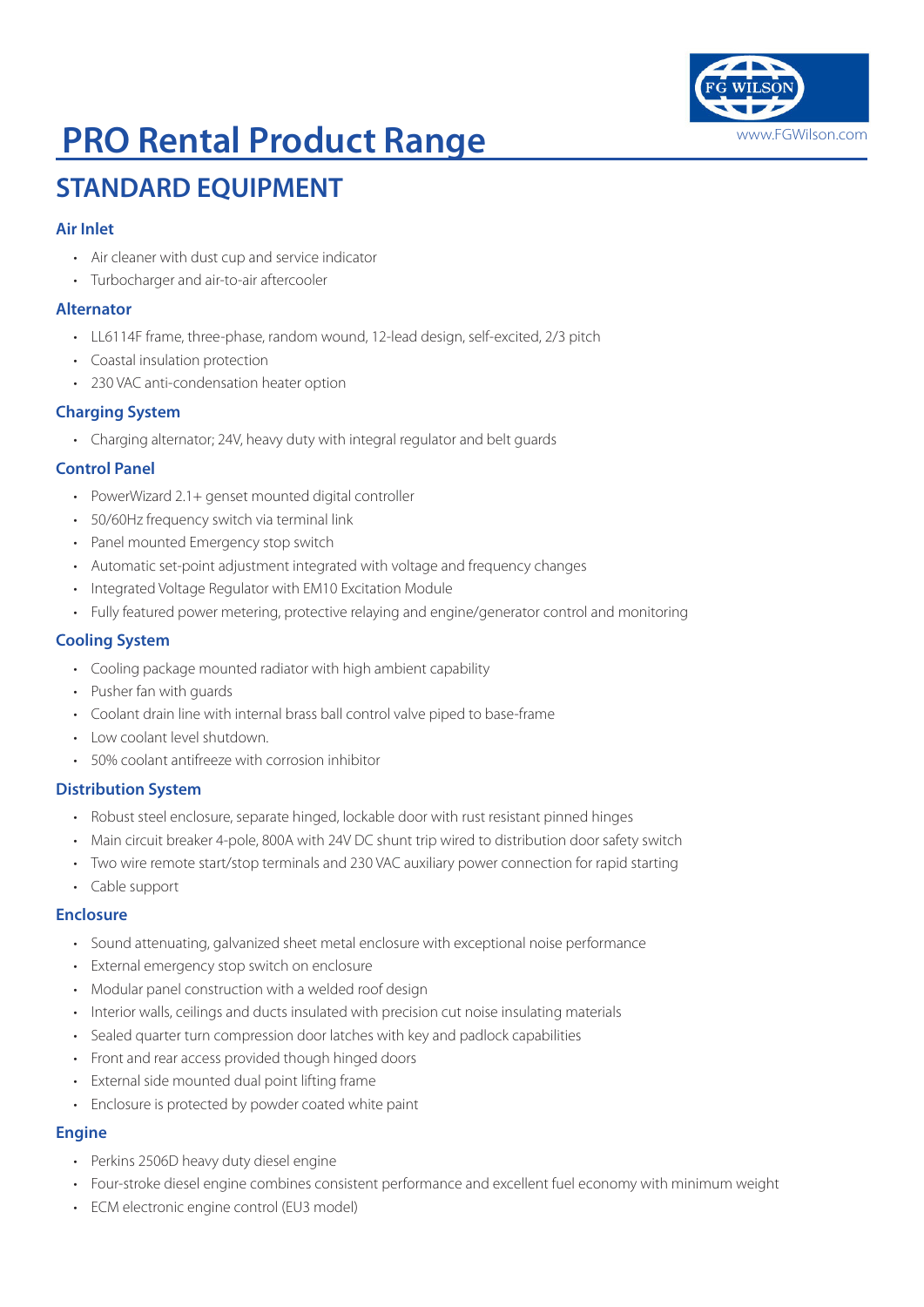## **PRO Rental Product Range William Strump Were Range and Allen Range Milkon.com**

### **Exhaust System**

• Integrated spark arresting silencer with flexible connectors, in separate compartment

### **Fuel System**

- 255 gal (965 L) double wall fuel tank, 11 hr runtime @ 75% prime rating, internal fuel fill
- Engine mounted primary fuel filter (10micron) with integral water separator and Water in Fuel sensor (EU3 model)
- Off engine mounted Racor fuel water separator (4 micron) with secondary engine mounted fuel water separator (Fuel Optimised model)
- Manual Push Button priming pump.
- Auxiliary connections for customer supplied fuel transfer with 3 way fuel transfer system, internally mounted within the bunded area.
- Mechanical fuel gauge
- Electronic Fuel gauge with control panel display. Low level fuel warning & shutdown.
- Configurable bund level sensor. Low level warning & high level warning / shutdown.

### **Lube System**

- On engine primary & secondary oil filters, filler and dipstick.
- Open crankcase breather with a fumes disposal container. Drain located on side of baseframe.
- Oil drain piped to edge of baseframe with internally mounted ball valve.
- 500 hour oil change intervals

### **Mounting System**

- Generator set soft mounted using captive vibration mounts
- Heavy duty steel base frame contains integral fuel tank
- Provides 110% spill containment of all engine fluids
- Forklift pockets and heavy duty drag bar with skid plates

#### **Starting System**

- Single electric starting motor, 24V
- 2x 12V 950CCA maintenance free batteries (wired in parallel), with single pole battery isolator switch.
- 230 Volt single phase jacket water heater with thermostat and shut off valves

#### **General**

- Factory testing of standard generator set
- Full manufacturer's warranty, O&M manuals

### **AVAILABLE OPTIONS**

- Synchronising control panel and motorised breakers
- Anti-condensation heater 230 VAC
- Coolant heater 230 VAC
- Air cleaner, two stage cyclonic/paper with dust cup and service indicator
- 24V battery charger
- Permanent Magnet Generator (PMG)
- Earth Leakage
- CE labelling
- Lube oil sump pump

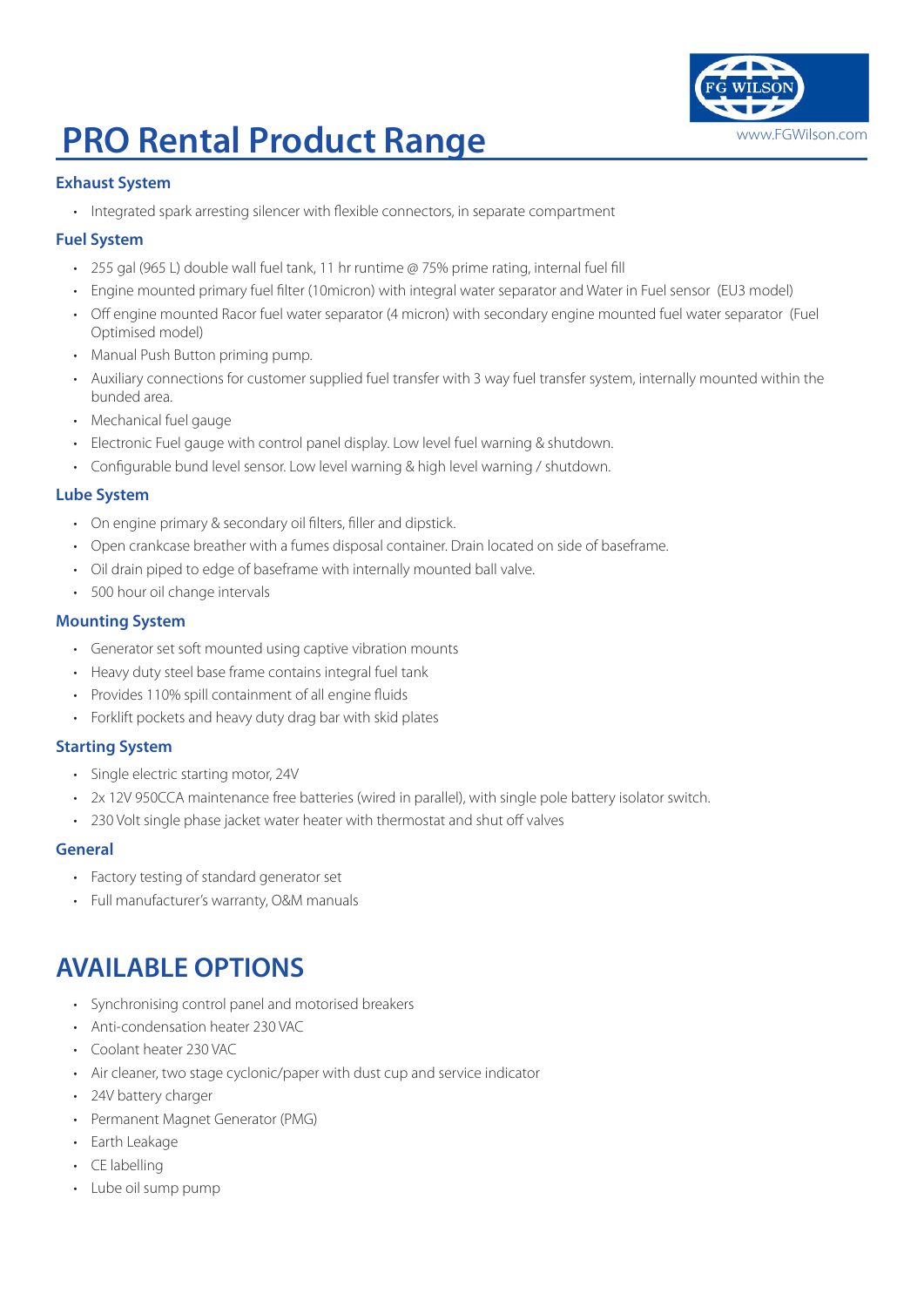

# **PRO Rental Product Range** WWW.FGWilson.com

### **Power Ratings**

| <b>Frequency</b> | <b>Voltage</b> | Prime kW (kVA) |
|------------------|----------------|----------------|
|                  | 380/220 V      | 400 (500)      |
| 50 Hz            | 400/230 V      | 400 (500)      |
|                  | 415/240 V      | 400 (500)      |
|                  | 380/220 V      | 420 (525)      |
|                  | 440/254 V      | 420 (525)      |
| $60$ Hz          | 480/277 V      | 420 (525)      |
|                  | 220/127 V      | 420 (525)      |
|                  | 240/138 V      | 420 (525)      |



|      | ▉<br>⊞<br><b>IIII</b> | <b>HIREBURY</b><br>٠ |    | $\circ$ | ÷   | $\circ$<br>ı.<br>u |      |
|------|-----------------------|----------------------|----|---------|-----|--------------------|------|
| 2300 | ı.                    |                      | ٠. |         |     | н                  | 1920 |
|      |                       | ٠                    | ٠. |         | --- | ı.                 |      |

### **Weights & Dimensions**

| Length (mm)                            | 5100 |
|----------------------------------------|------|
| Width (mm)                             | 1920 |
| Height (mm)                            | 2300 |
| Weight - Lube Oil & Coolant (kg)       | 5977 |
| Weight - Lube Oil, Coolant & Fuel (kg) | 6879 |
|                                        |      |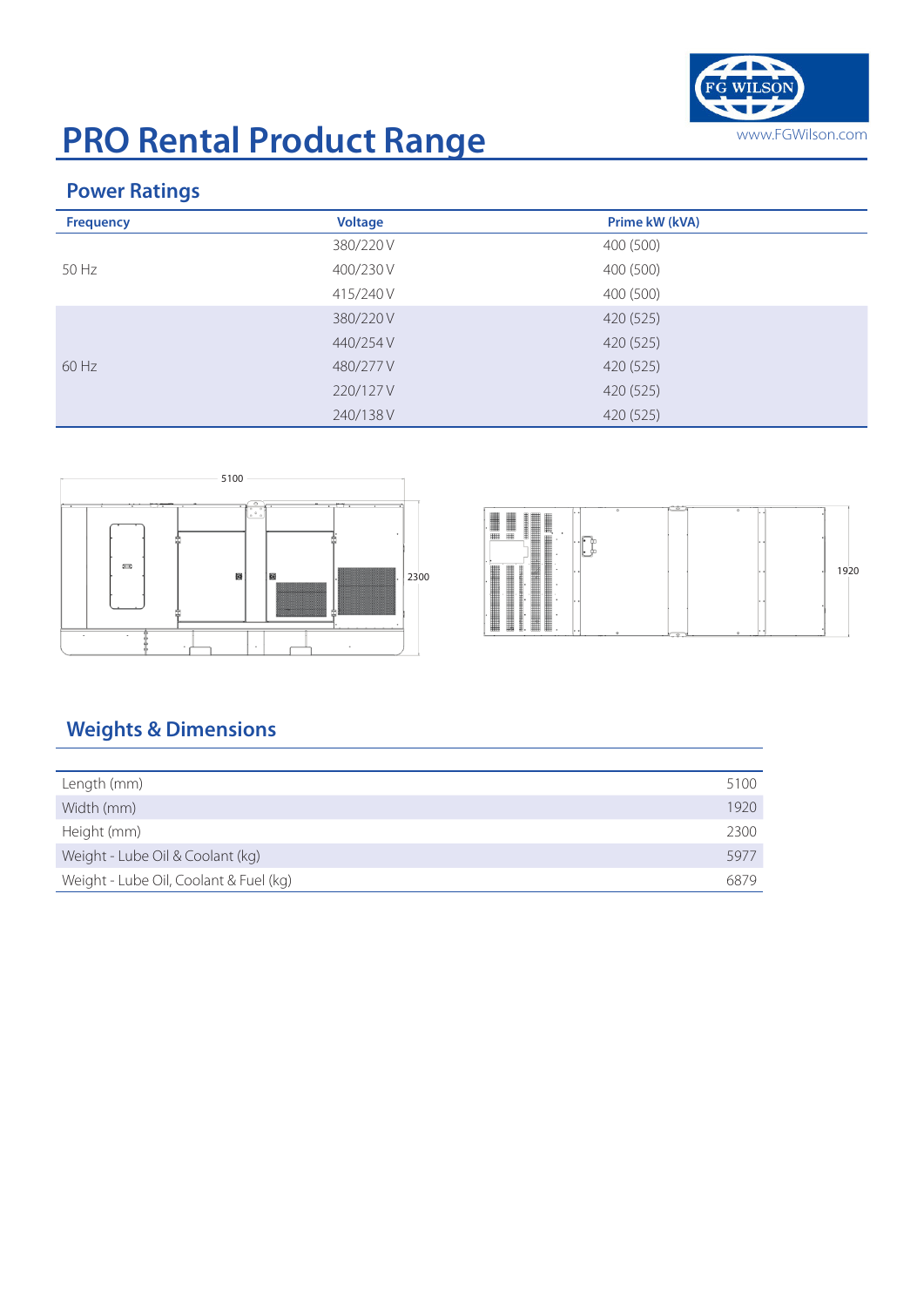

# **PRO Rental Product Range** WWW.FGWilson.com

## **PRO500-2 Technical Data**

### **Generator Set Technical Data**

|                                     | <b>UNITS</b>   | 50 Hz                                  | 60 Hz                                    |
|-------------------------------------|----------------|----------------------------------------|------------------------------------------|
| Power Rating                        | kW (kVA)       | 400 (500)                              | 420 (525)                                |
| Oil pan capacity                    | L              | 53 (14.0)                              | 53 (14.0)                                |
| Fuel consumption                    |                |                                        |                                          |
| 100% Load<br>75% Load<br>50% Load   | L/hr           | 110.2(29.1)<br>86.8 (22.9)<br>62(16.4) | 121 (32.0)<br>99.7 (26.3)<br>69.2 (18.3) |
| Fuel Tank Capacity                  | $\mathsf{L}$   | 965 (255)                              | 965 (255)                                |
| Running Time (75% Load)             | Hrs            | 11                                     | 10                                       |
| Ambeint Capability                  | $^{\circ}$ C   | 50                                     | 35                                       |
| Engine & Radiator Coolant Capacity  | L              | 48                                     | 48                                       |
| <b>Engine Coolant Capacity</b>      | $\overline{L}$ | 9.5(2.1)                               | 9.5(2.1)                                 |
| <b>Combustion Airflow</b>           | m3/min         | 10.2                                   | 10.2                                     |
| Exhaust flow at rated - dry exhaust | m3/min         | 23.78                                  | 23.78                                    |
| Exhaust temperature at rated kW     | $^{\circ}$ C   | 484                                    | 484                                      |
| Noise Rating                        |                |                                        |                                          |
| Sound Power*                        |                | 97                                     | 96                                       |
| 1m at 100% Load<br>7m at 100% Load  | dB(A)          | 81<br>70                               | 83<br>71                                 |
| 1m at 75% Load<br>7m at 75% Load    |                | 79<br>67                               | 82<br>70                                 |
| 1m at 50% Load<br>7m at 50% Load    |                | 77<br>65                               | 79<br>69                                 |

\*Guaranteed sound power as per 2000/14/EC